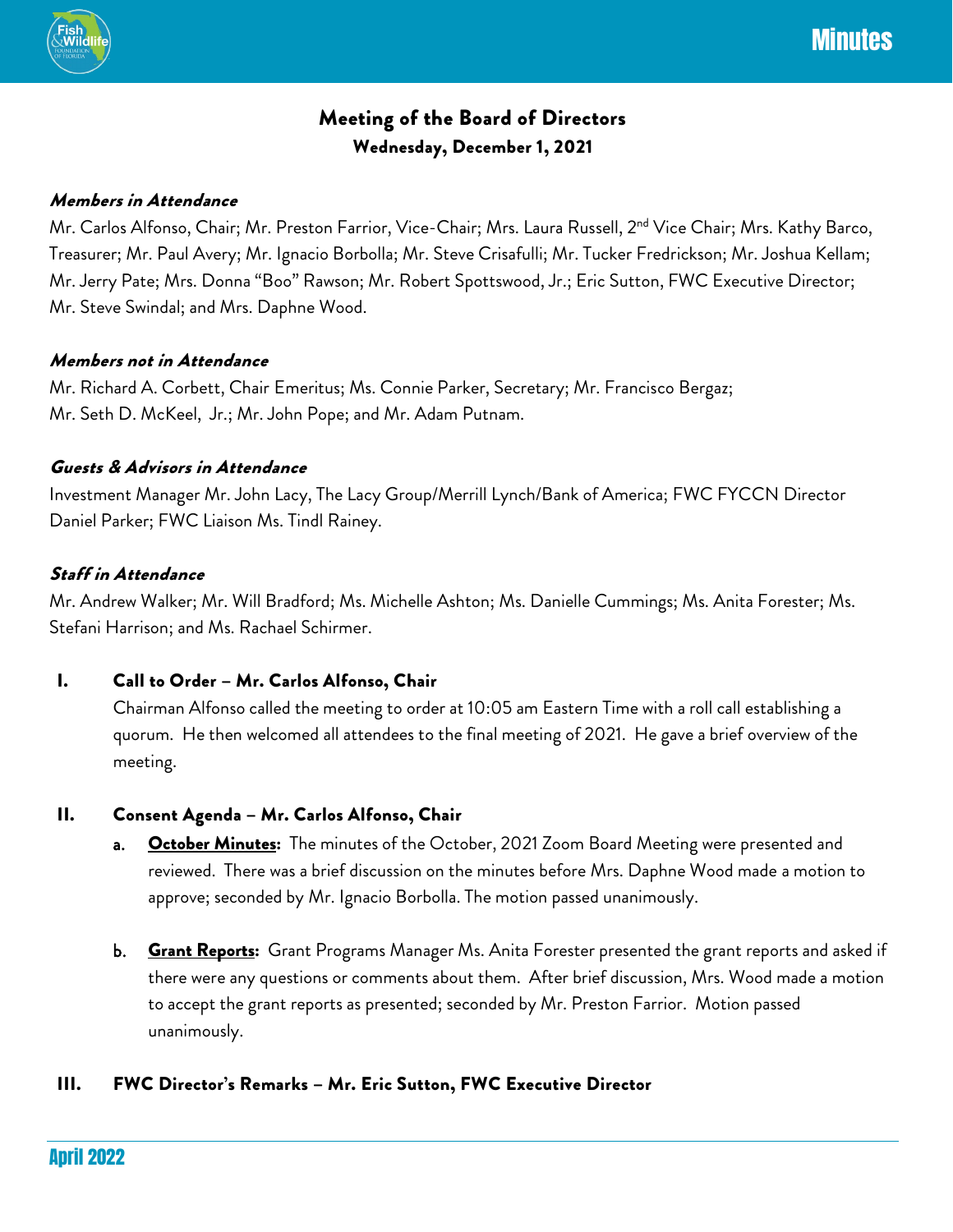

Manatee Situation: Mr. Sutton summarized FWC's plan of action for manatees in Indian River Lagoon. More deaths are anticipated over the winter, because many manatees in the area have not regained all of the fat lost last winter. FWC and the U.S. Fish and Wildlife Service have set up a rapid response field station near Florida Power & Light's Cape Canaveral power station at which manatees will be fed lettuce. SeaWorld, Zoo Tampa and other rehabilitation centers have expanded their facilities or transferred manatees to other facilities out of state, in anticipation of an increased number of manatees that will need rehabilitating. Mr. Sutton thanked the Foundation for having agreed to raise the funds needed to purchase lettuce and for its current campaign to raise \$240,000 to replant seven eelgrass sites within the Lagoon.

**Burmese Pythons:** Mr. Sutton noted the agency is continuing to support the control of Burmese pythons in the Everglades and said strides have been made in locating pythons. He highlighted the increased public attention and participation that the Python Challenge received this year.

**2022 FWC Legislative Budget Request:** FWC is also preparing a legislative budget request that would substantially increase the base pay for FWC law enforcement officers and add 30 new officers to FWC's rolls. The Governor has indicated his support.

## IV. Foundation President's Remarks – Mr. Andrew Walker, President & CEO

Adding to Mr. Sutton's update on manatees, Mr. Walker noted that FWC's new manatee rescue truck, purchased with a \$120,000 grant from Florida Power & Light and its NextEra Energy Foundation, is now in Tarpon Springs where its customized "box" is being built. Mr. Preston has offered to have Ferman Motor Car Company oversee the wrapping of the truck with manatee/marine mammal images.

FYCCN Building Needs: Mr. Walker commented on the \$200,000 proposal from the Overland Partners architectural firm for designing buildings needed at four of the FWC's youth conservation centers. These include turning Tenoroc and Joe Budd into overnight camps with a dining hall and lodging. Another proposal is expected from the firm of Lake/Flato. Ms. Barco noted the high price tag for this work and the difficulty of teasing out the essential information from the proposal. Mr. Walker concurred and said further discussion with these firms and FYCCN would be needed to narrow the focus to the most essential needs and to have those priced out. This should serve to reduce design costs to more acceptable levels. FWC Commissioner Rodney Barreto had also recently introduced the Foundation to Jason Zubatkin, principle in the NYC firm of Zubatkin Project Management. Zubatkin, which specializes in overseeing construction for nonprofit organizations – including many of the most prominent museums in New York – may take us on as a pro bono client. They have experience building camps in New York and Connecticut. Jason has opened a Palm Beach office.

## V. Finance and Audit – Mrs. Kathy Barco, Treasurer and Mr. Will Bradford, COO

FY2022 First Quarter Report: Over the first three months of the fiscal year, Foundation assets grew 3%. Our Total Income of \$3,762,816 was 19% over our budgeted target while combined operating and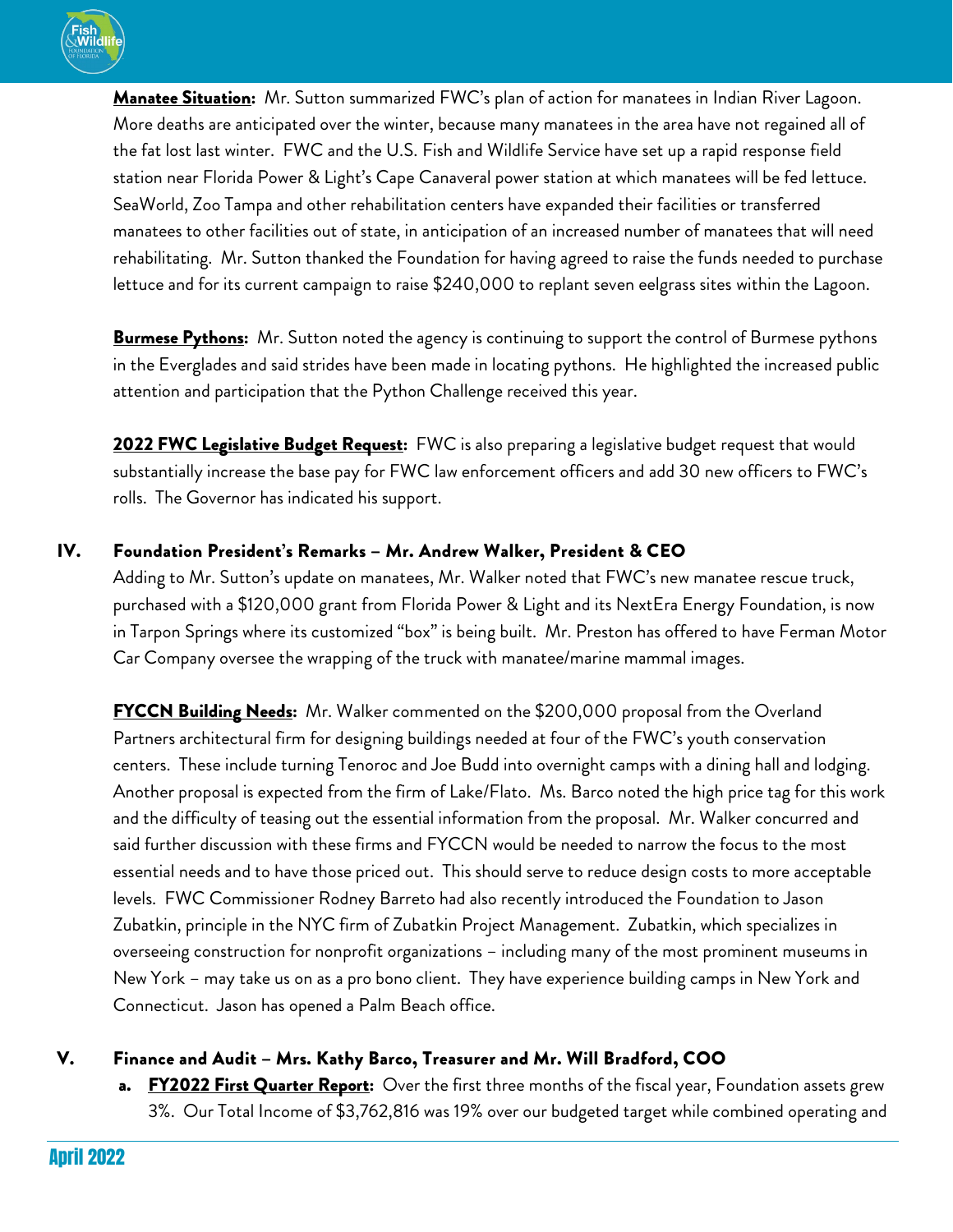program expenditures were 9% below budget. This allowed us to accumulate a Net Surplus of \$1,635,456 for the first quarter compared to our budgeted target of \$925,456.

From July 1, 2021 through September 30, 2021, we collected \$264,497 in total charitable donations. This was 97% greater than our three-month budget goal of \$134,228 in donations and 31% more than the first three months of last fiscal year. For the first time in more than a year, the equity and debt markets hampered our growth, resulting in a \$167,077 decline in the value of our holdings compared to a \$2,146,875 gain for the same period last year.

We accumulated an operating surplus of \$2,504 over the first three months versus a budgeted surplus of \$11,595. If we remove investment income/loss from the calculus, our operating surplus as of September 30 would have been \$43,654 versus a budgeted deficit of \$2,868. This is probably a truer picture of our fiscal

position, particularly given the market rebound in October. Our reserves remain at approximately 24 months of operating expense, based on our FY2022 budget. These reserve funds include our formal operating reserve, which held \$1,438,941 on September 30, up from \$876,220 the year prior. Programmatic efficiency remains outstanding at 87 percent.

Through the 1st Quarter, total funds under management increased 31% year over year from \$37,319,232 to \$48,909,750. Total Unrestricted Funds increased 50% to \$3,011,499, while Restricted Funds increased 31% to \$45,783,311. This significantly exceeds our five-year average annual growth rate of 25%.

b. Investment Report: Mr. John Lacy noted our asset allocation remains 57% equity, 24% fixed income, and 19% cash (some of our holdings are not eligible for investment). Our equity portfolio is 79% in U. S. equities, 10% in non-US developed countries, 7% emerging markets and 4% other equities. Our total return on investment from July 1 through Nov. 30<sup>th</sup> was 3.07%, which reflects the turbulence in the market. For the calendar year, Jan. 1 through Nov. 30<sup>th</sup>, total return was 9.69%.

## VI. Philanthropy – Ms. Danielle Cummings, Director of Institutional Giving

**Manatee Situation & Indian River Lagoon Fundraising:** Ms. Cummings reported on major gifts recently received. We are nearing the end of our six-month campaign to raise \$235,000 - \$240,000 to replant seven eelgrass sites in Indian River Lagoon, thanks to recent gifts from the Coypu Foundation (\$62,000) and the Arthur and Elaine Johnson Foundation (\$25,000). Just \$15,000 - \$20,000 remains to be raised. As soon as this campaign is completed in the next few weeks, we will pivot and begin fundraising for purchasing lettuce to feed manatees in the IRL, she said. Our initial estimate is that we will need  $\sim$  \$100,000 for lettuce.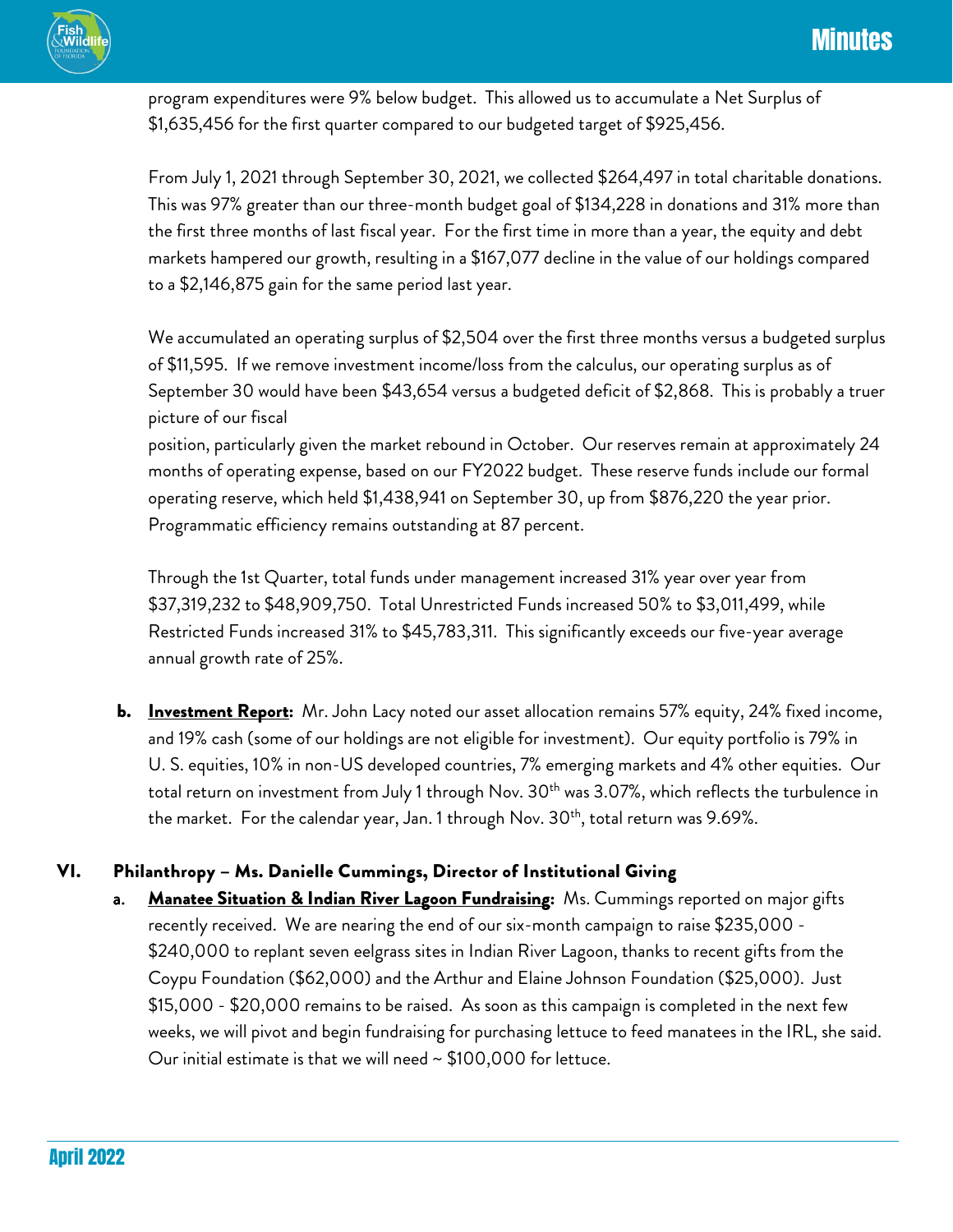

b. Next Round of Proposals: Ms. Cummings also presented a list of 6 proposals recently submitted to funders and another 20 foundations and corporations we'll be writing proposals for in coming months.

## VII. Communications Report – Ms. Michelle Ashton, Director of Communications

Social Media: Ms. Michelle Ashton began by commending the Foundation's new Social Media Manager, Ms. Rachael Schirmer, for her initial work. Facebook fans have grown by 11%, Twitter followers by 6.5%, and Instagram followers by 45% compared to the prior year to date. Our audience across all four platforms now totals 18,816 users.

We are currently running two Facebook ads to increase and convert our audience into financial contributors via our plush panther and license plate ads. We are exploring options to continue both campaigns as well as launch a new one to induce FWC hunting and fishing license holders to join our eblast.

Website: Visits to our website are up 83%, pageviews up 87%, and users up 81% compared to October of last year. We redesigned our donation pages, improving the user experience and hopefully increasing donations.

e-Newsletter: Our e-newsletter sent monthly to 41,708 subscribers continues to be our broadest communication tool with an average open rate of 27.8%, better than the average for non-profits (25.9%).

Conservation Briefings for Donors and Followers: We held Zoom conversations with FWC and other scientists in September about coral, October about bears, and November about deer with a total audience of 149 in real time and 531 via the recordings. We promoted the events on social media and shared the recordings there.

License Plates: Since launching online plate sales in late April, 285 people have used our website to order their plates. Sales are notably up, led by the redesigned "Conserve Wildlife" [bear] plate. Our Conserve Wildlife tag NPR campaign ended in October, but the Facebook campaign for all plates is ongoing. We'll be advertising in *Woods 'n' Water* this winter during hunting season, promoting our deer tag.

Other Communications: We wrote and mailed a printed fall newsletter to our donors for the first time and plan to do one each fall (donors also receive our annual report each spring). We've also sent out the annual appeal, and have our holiday postcard to all donors and our update to "Wildlife Foundation of Florida" [deer] plate holders still in the pipeline.

**Earned Media:** Ms. Ashton noted that earned media was very strong for the quarter with dozens of posted articles, and included a five-part feature in the *Orlando Sentinel* on the preservation of the DeLuca Ranch in Osceola County, to which the Foundation contributed \$110,000. The Cast & Blast podcast interviewed